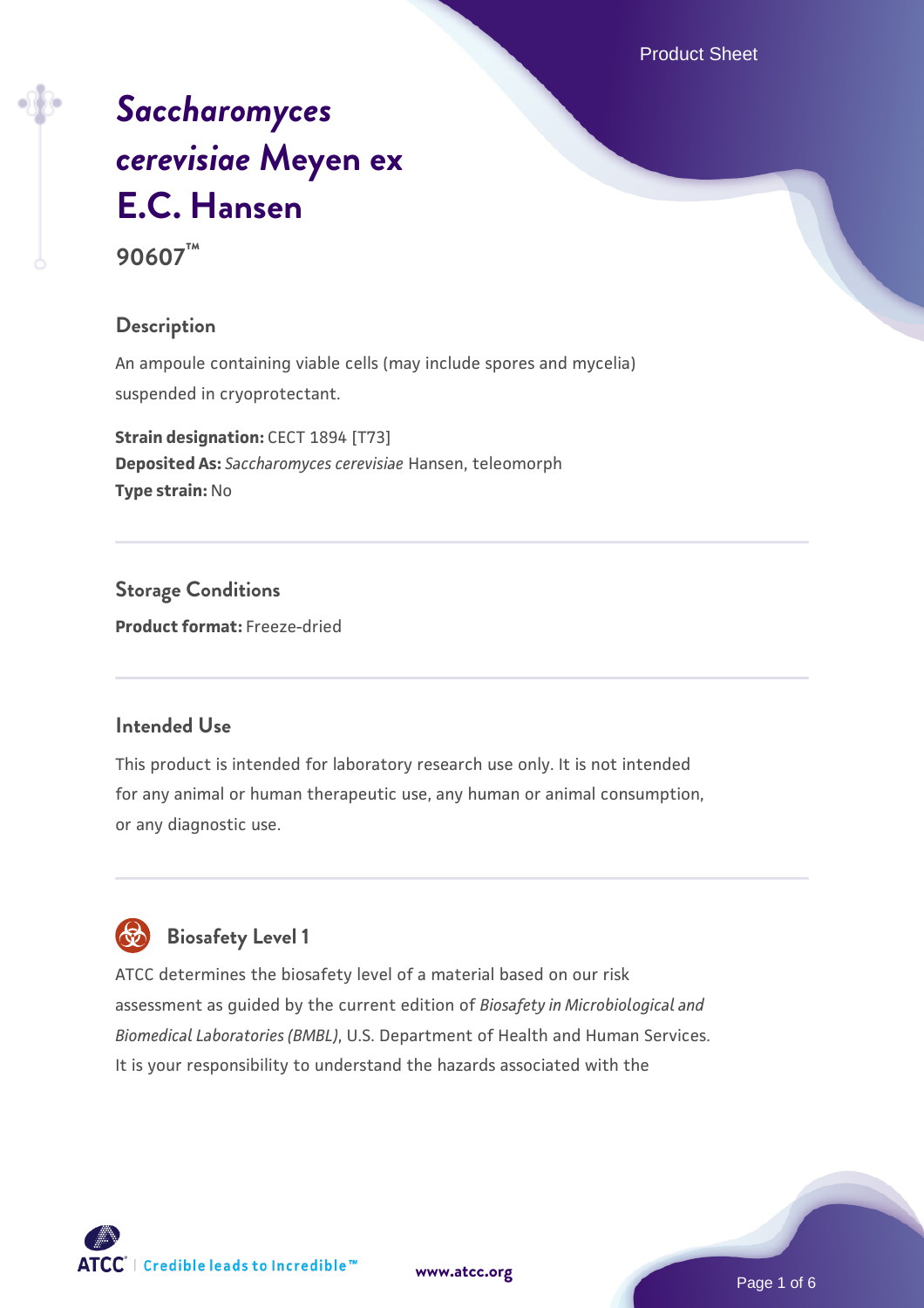# **[Saccharomyces cerevisiae](https://www.atcc.org/products/90607)** [Meyen ex E.C. Hansen](https://www.atcc.org/products/90607) **90607**

material per your organization's policies and procedures as well as any other applicable regulations as enforced by your local or national agencies.

ATCC highly recommends that appropriate personal protective equipment is always used when handling vials. For cultures that require storage in liquid nitrogen, it is important to note that some vials may leak when submersed in liquid nitrogen and will slowly fill with liquid nitrogen. Upon thawing, the conversion of the liquid nitrogen back to its gas phase may result in the vial exploding or blowing off its cap with dangerous force creating flying debris. Unless necessary, ATCC recommends that these cultures be stored in the vapor phase of liquid nitrogen rather than submersed in liquid nitrogen.

# **Certificate of Analysis**

For batch-specific test results, refer to the applicable certificate of analysis that can be found at www.atcc.org.

# **Growth Conditions**

**Medium:**  [ATCC Medium 1245: YEPD](https://www.atcc.org/-/media/product-assets/documents/microbial-media-formulations/1/2/4/5/atcc-medium-1245.pdf?rev=705ca55d1b6f490a808a965d5c072196) **Temperature:** 30°C

## **Handling Procedures**

#### For **freeze-dry (lyophilized) ampoules**:

1. Open an ampoule according to enclosed instructions.

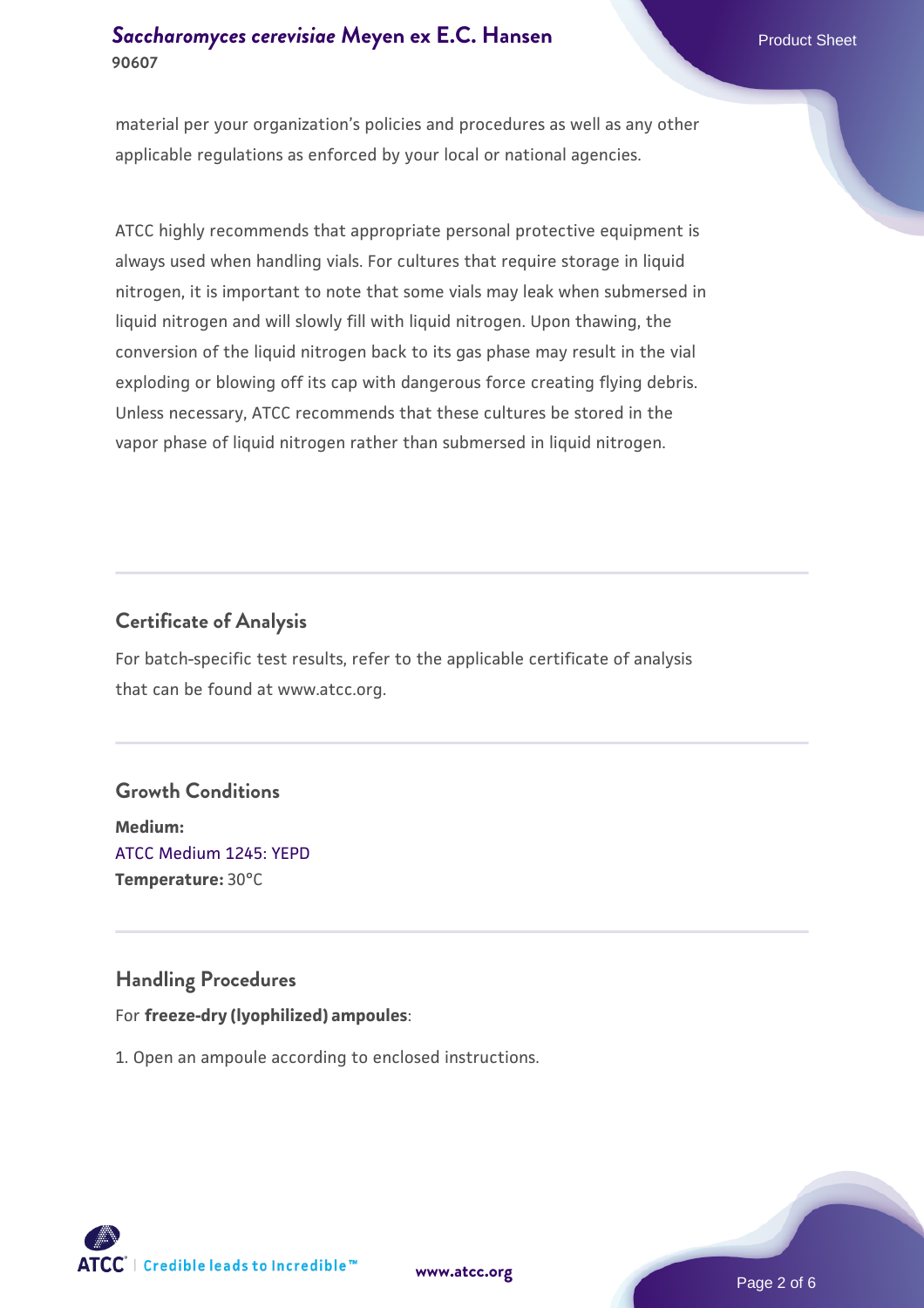## **[Saccharomyces cerevisiae](https://www.atcc.org/products/90607)** [Meyen ex E.C. Hansen](https://www.atcc.org/products/90607) **90607**

2. From a single test tube of **sterile distilled water** (5 to 6 ml), withdraw approximately 0.5 to 1.0 ml with a sterile pipette and apply directly to the pellet. Stir to form a suspension.

3. Aseptically transfer the suspension back into the test tube of sterile distilled water.

4. Let the test tube sit at room temperature (25°C) undisturbed **for at least 2 hours**; longer (e.g., overnight) rehydration might increase viability of some fungi..

5. Mix the suspension well. Use several drops (or make dilutions if desired) to inoculate recommended solid or liquid medium. Include a control that receives no inoculum.

6. Incubate the inoculum at the propagation conditions recommended.

7. Inspect for growth of the inoculum/strain regularly. The sign of viability is noticeable typically after 1-2 days of incubation. However, the time necessary for significant growth will vary from strain to strain.

#### **Notes**

No special notes.

Additional, updated information on this product may be available on the ATCC web site at www.atcc.org.

# **Material Citation**

If use of this material results in a scientific publication, please cite the material in the following manner: *Saccharomyces cerevisiae* Meyen ex E.C. Hansen (ATCC 90607)

## **References**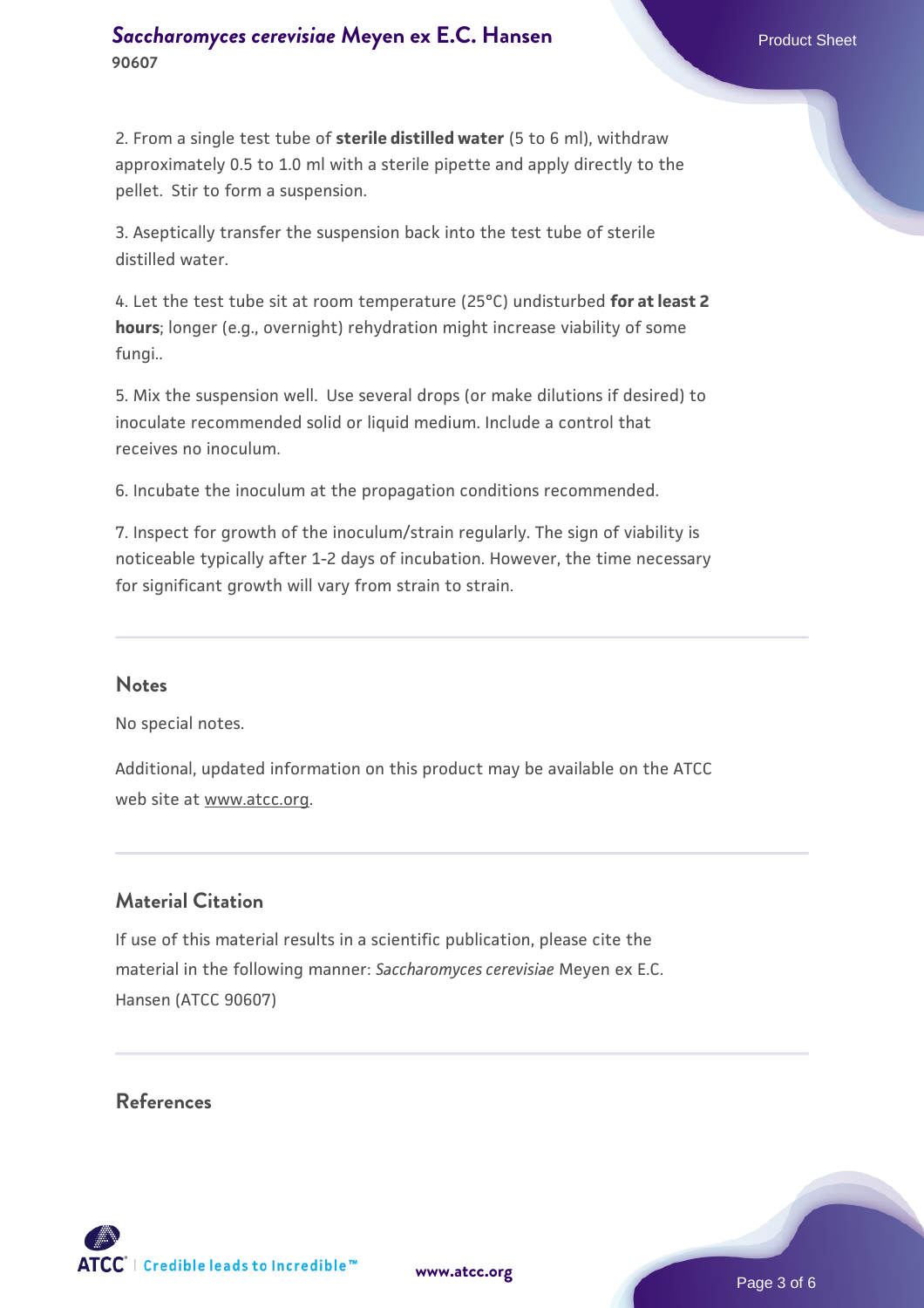# **[Saccharomyces cerevisiae](https://www.atcc.org/products/90607)** [Meyen ex E.C. Hansen](https://www.atcc.org/products/90607) **90607**

References and other information relating to this material are available at www.atcc.org.

#### **Warranty**

The product is provided 'AS IS' and the viability of ATCC® products is warranted for 30 days from the date of shipment, provided that the customer has stored and handled the product according to the information included on the product information sheet, website, and Certificate of Analysis. For living cultures, ATCC lists the media formulation and reagents that have been found to be effective for the product. While other unspecified media and reagents may also produce satisfactory results, a change in the ATCC and/or depositor-recommended protocols may affect the recovery, growth, and/or function of the product. If an alternative medium formulation or reagent is used, the ATCC warranty for viability is no longer valid. Except as expressly set forth herein, no other warranties of any kind are provided, express or implied, including, but not limited to, any implied warranties of merchantability, fitness for a particular purpose, manufacture according to cGMP standards, typicality, safety, accuracy, and/or noninfringement.

## **Disclaimers**

This product is intended for laboratory research use only. It is not intended for any animal or human therapeutic use, any human or animal consumption, or any diagnostic use. Any proposed commercial use is prohibited without a license from ATCC.

While ATCC uses reasonable efforts to include accurate and up-to-date information on this product sheet, ATCC makes no warranties or representations as to its accuracy. Citations from scientific literature and patents are provided for informational purposes only. ATCC does not warrant



**[www.atcc.org](http://www.atcc.org)**

Page 4 of 6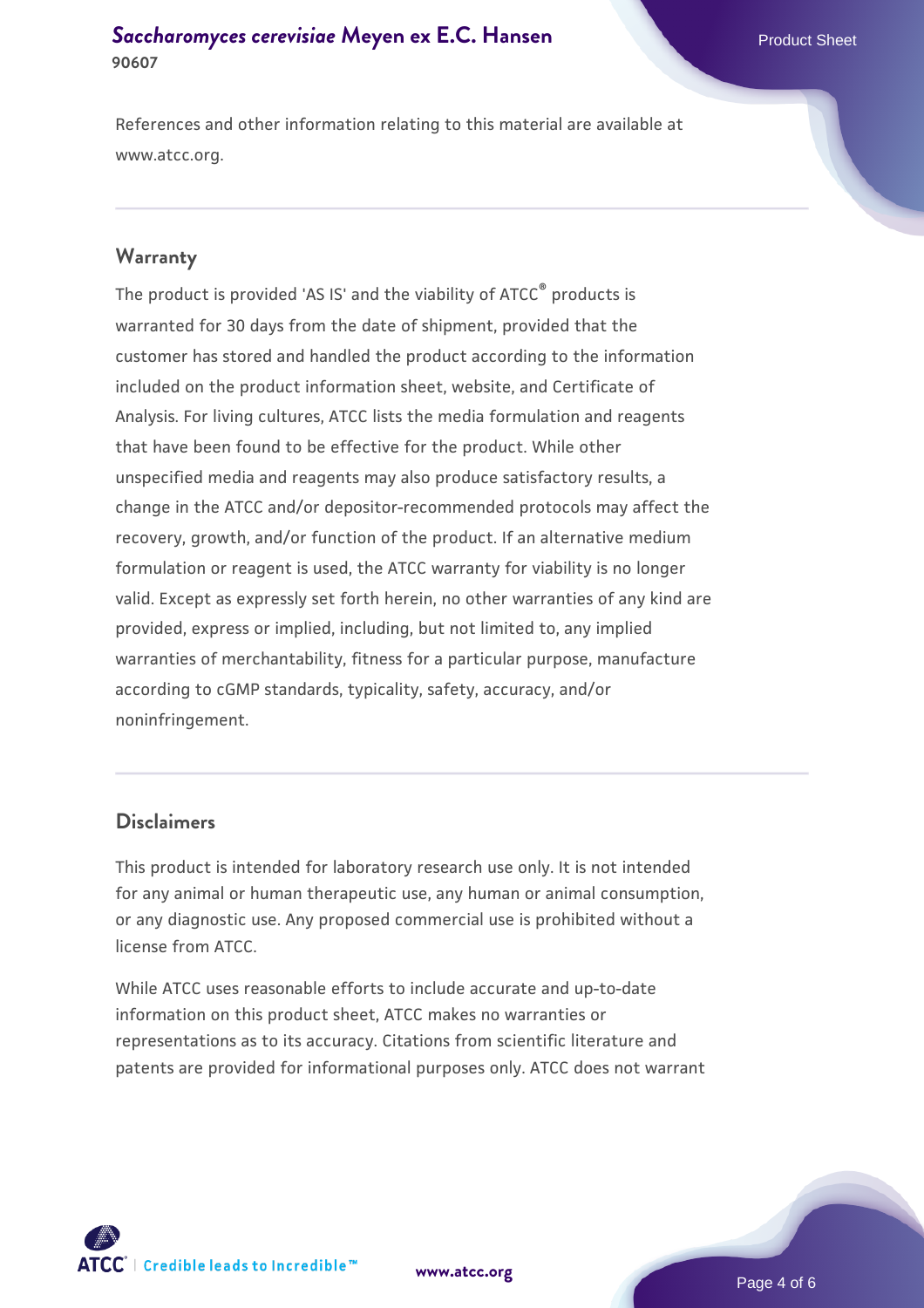that such information has been confirmed to be accurate or complete and the customer bears the sole responsibility of confirming the accuracy and completeness of any such information.

This product is sent on the condition that the customer is responsible for and assumes all risk and responsibility in connection with the receipt, handling, storage, disposal, and use of the ATCC product including without limitation taking all appropriate safety and handling precautions to minimize health or environmental risk. As a condition of receiving the material, the customer agrees that any activity undertaken with the ATCC product and any progeny or modifications will be conducted in compliance with all applicable laws, regulations, and guidelines. This product is provided 'AS IS' with no representations or warranties whatsoever except as expressly set forth herein and in no event shall ATCC, its parents, subsidiaries, directors, officers, agents, employees, assigns, successors, and affiliates be liable for indirect, special, incidental, or consequential damages of any kind in connection with or arising out of the customer's use of the product. While reasonable effort is made to ensure authenticity and reliability of materials on deposit, ATCC is not liable for damages arising from the misidentification or misrepresentation of such materials.

Please see the material transfer agreement (MTA) for further details regarding the use of this product. The MTA is available at www.atcc.org.

# **Copyright and Trademark Information**

© ATCC 2021. All rights reserved. ATCC is a registered trademark of the American Type Culture Collection.

# **Revision**

This information on this document was last updated on 2021-05-19

# **Contact Information**



**[www.atcc.org](http://www.atcc.org)**